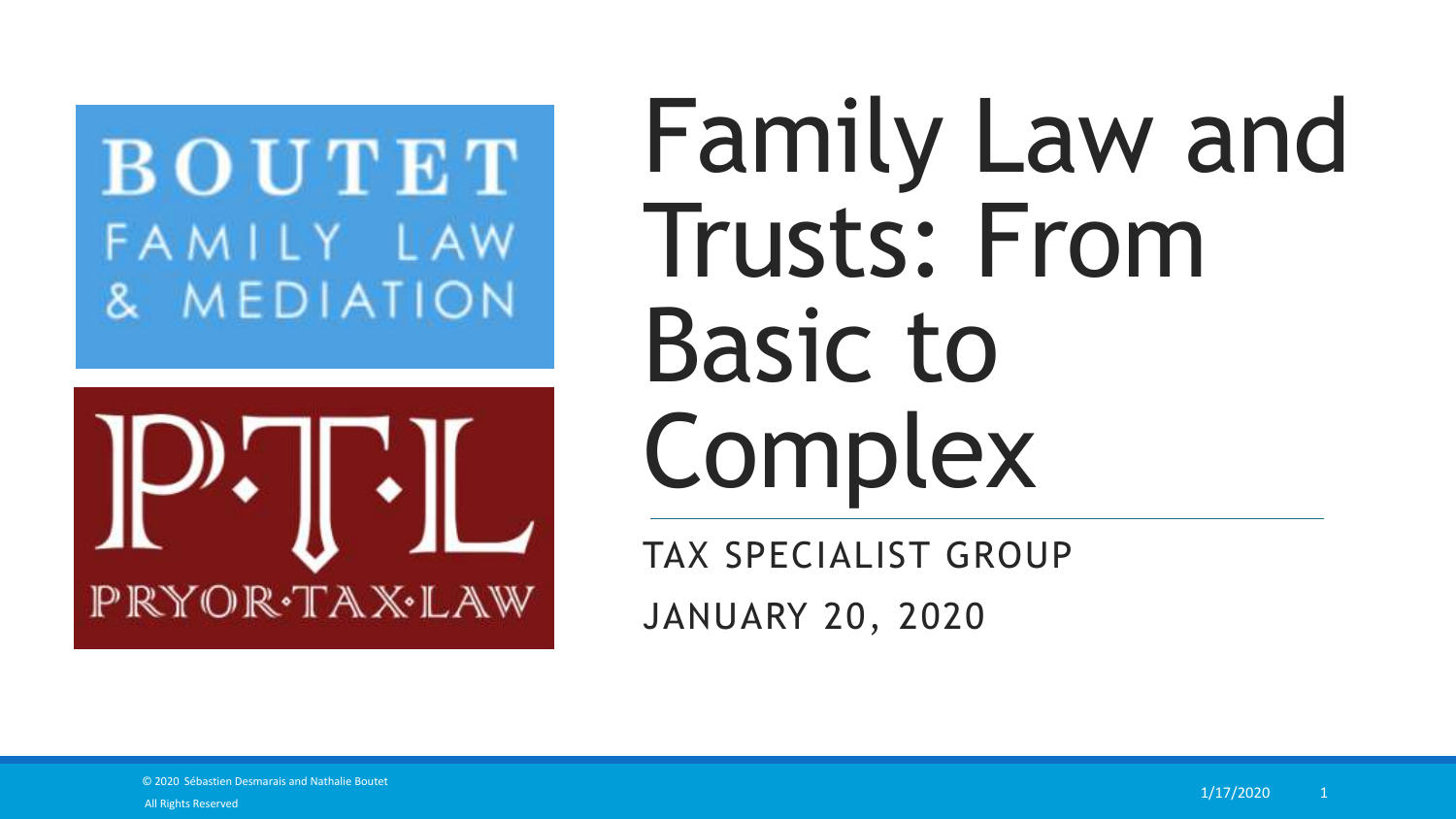### **Sébastien Desmarais:**

Estate and Tax Lawyer

LL.B., J.D. (USA), LL.L. (Que)

### **TEP**

Called to the Bar: 2007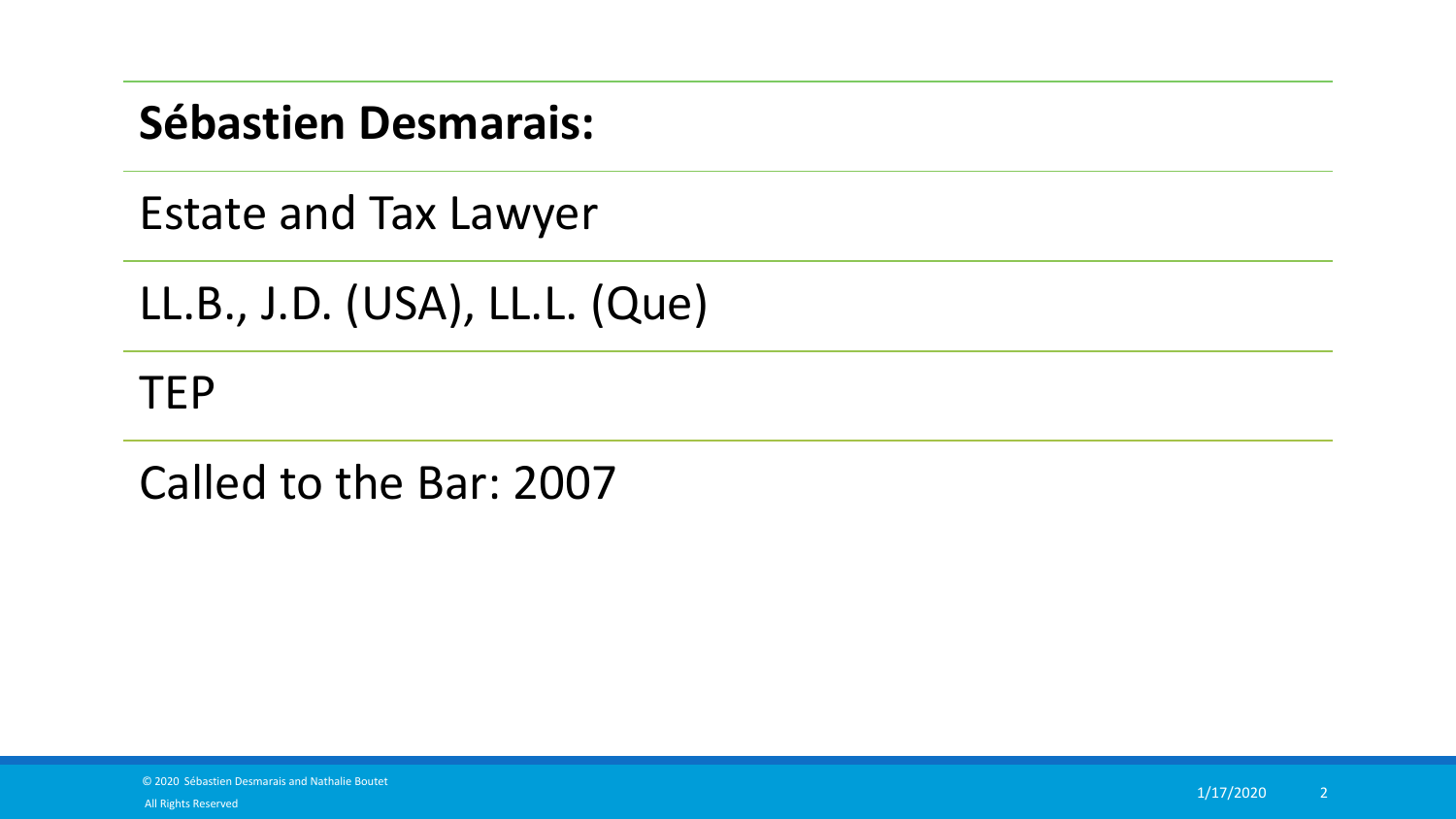### **Nathalie Boutet:**

Family law lawyer, Mediator, Collaborative law

Certified Family Enterprise Advisor™

Speaker, author, educator

Called to the Bar: 1991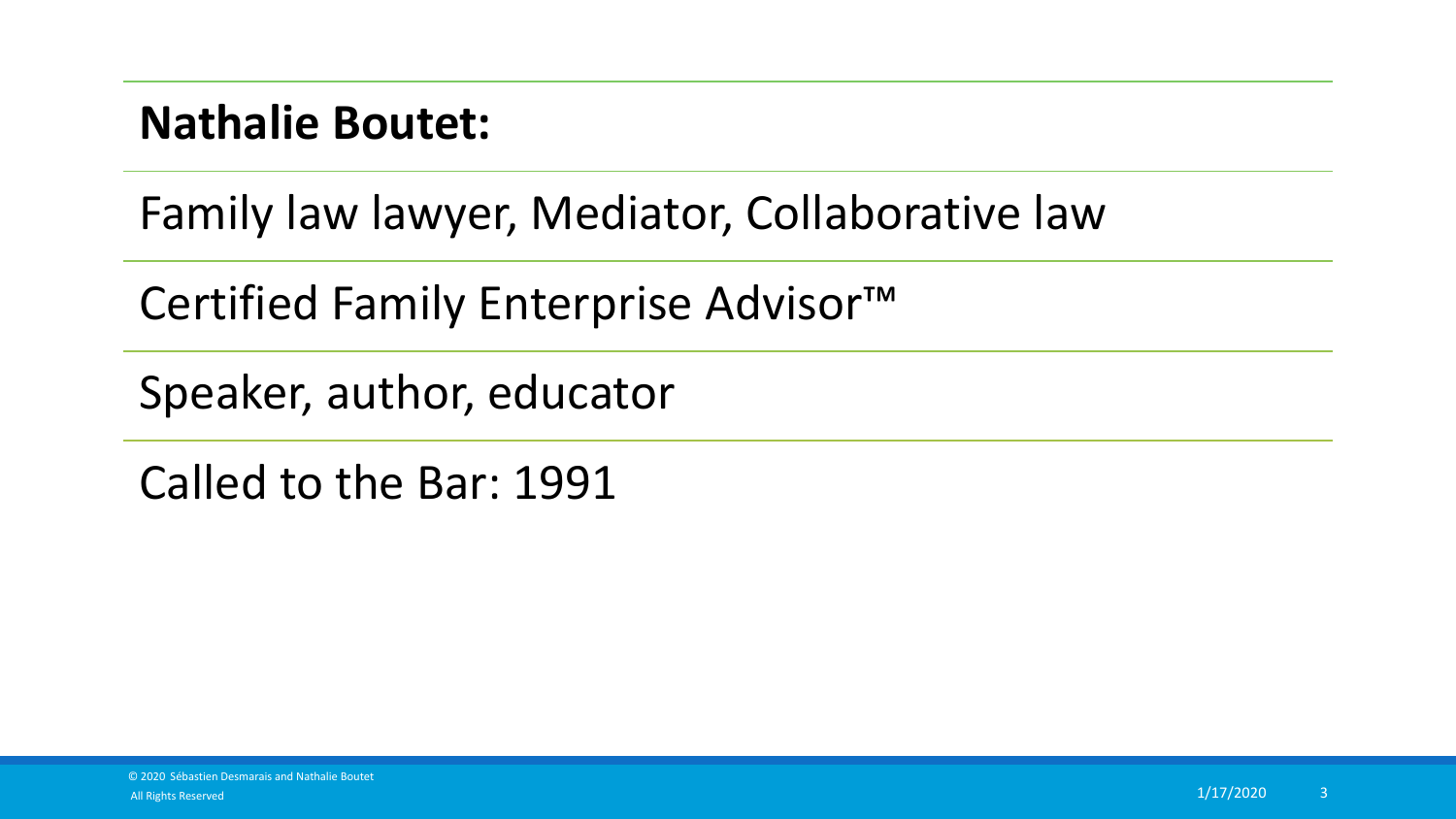# Agenda

Introduction

Division of Assets and Support Issues – An overview

#### Special issues:

• Trusts

- Estate Freeze
- Shareholders Agreements

#### Conclusion *Caveat*: Ontario law

© 2020 Sébastien Desmarais and Nathalie Boutet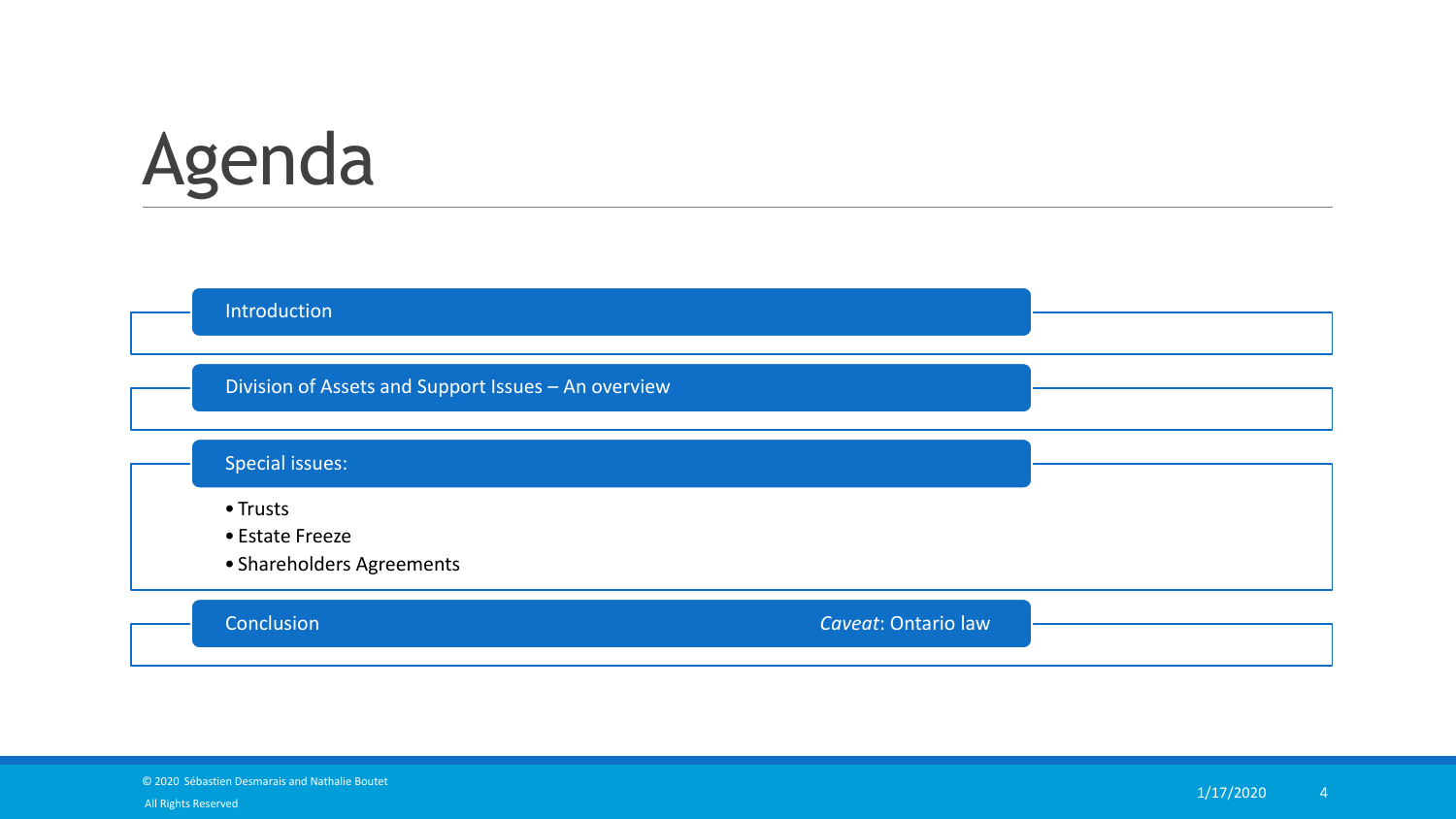## Division of Assets

### Preamble to the Ontario *Family Law Act*:

…to recognize the equal position of spouses as individuals within marriage and to recognize marriage as a form of partnership…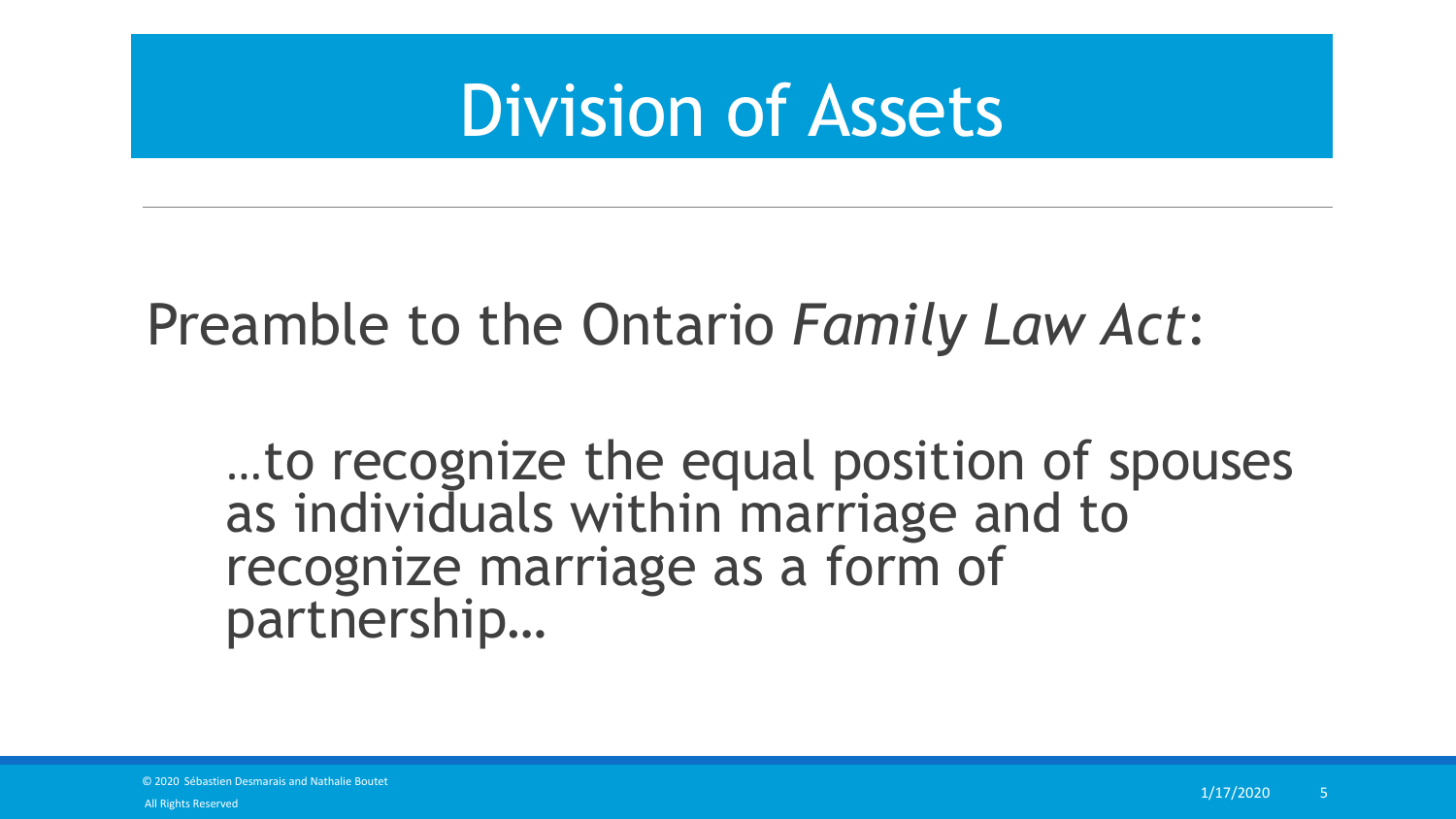# Division of Assets

- Married Couples
	- **Equalize net family property accumulated during the marriage**
	- Do not include gifts and inheritance received during the marriage (unless co-mingled)
	- **Gifts and inheritance received before the marriage are considered "pre-marriage" assets**

- Common Law couples
	- **Divide according to ownership**
	- **Joint Family Venture**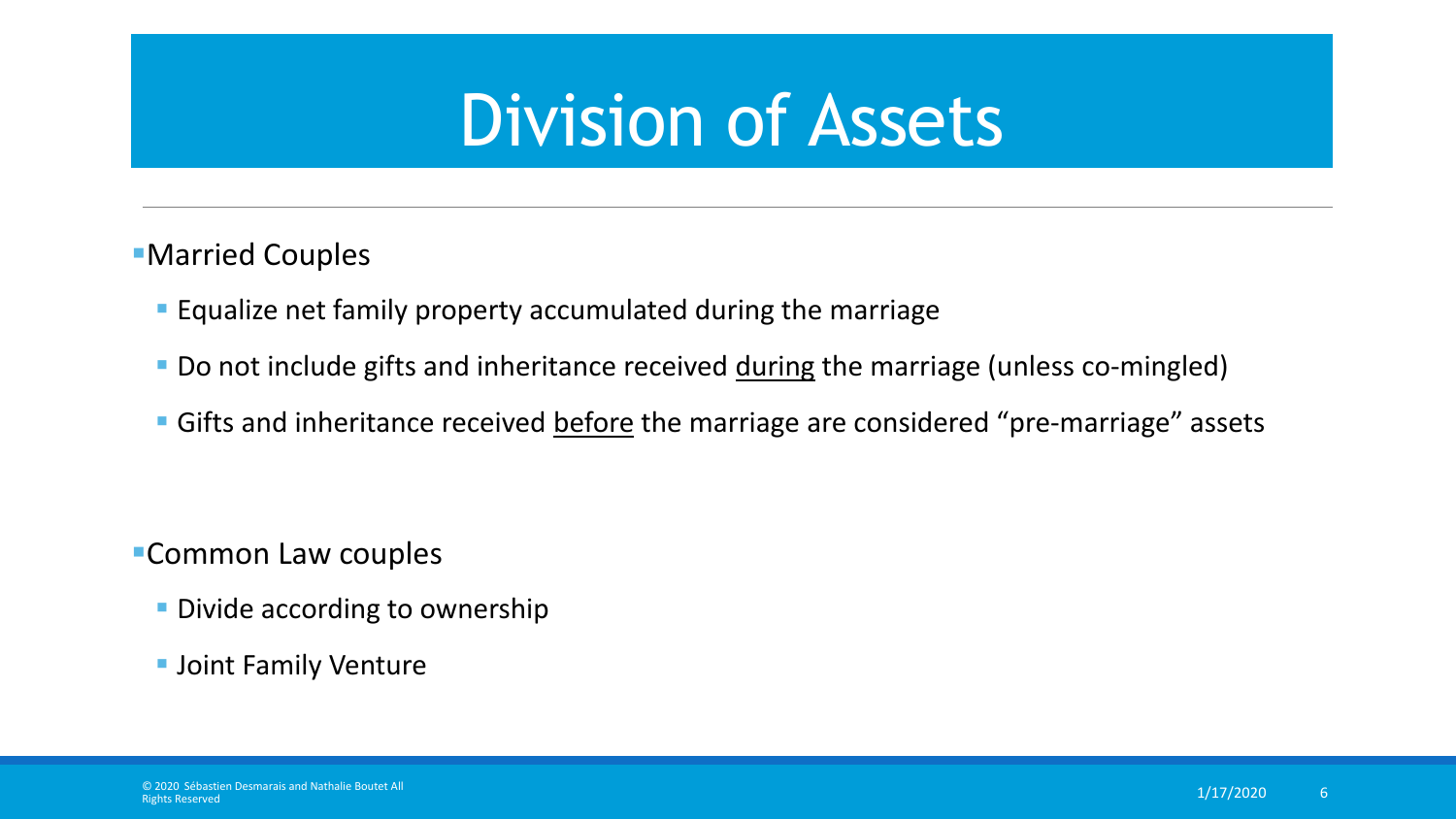# Income for Child Support

**Federal Child Support Guidelines:**

Determination of annual income

15 (1) Subject to subsection (2), a spouse's annual income is determined by the court in accordance with sections 16 to 20.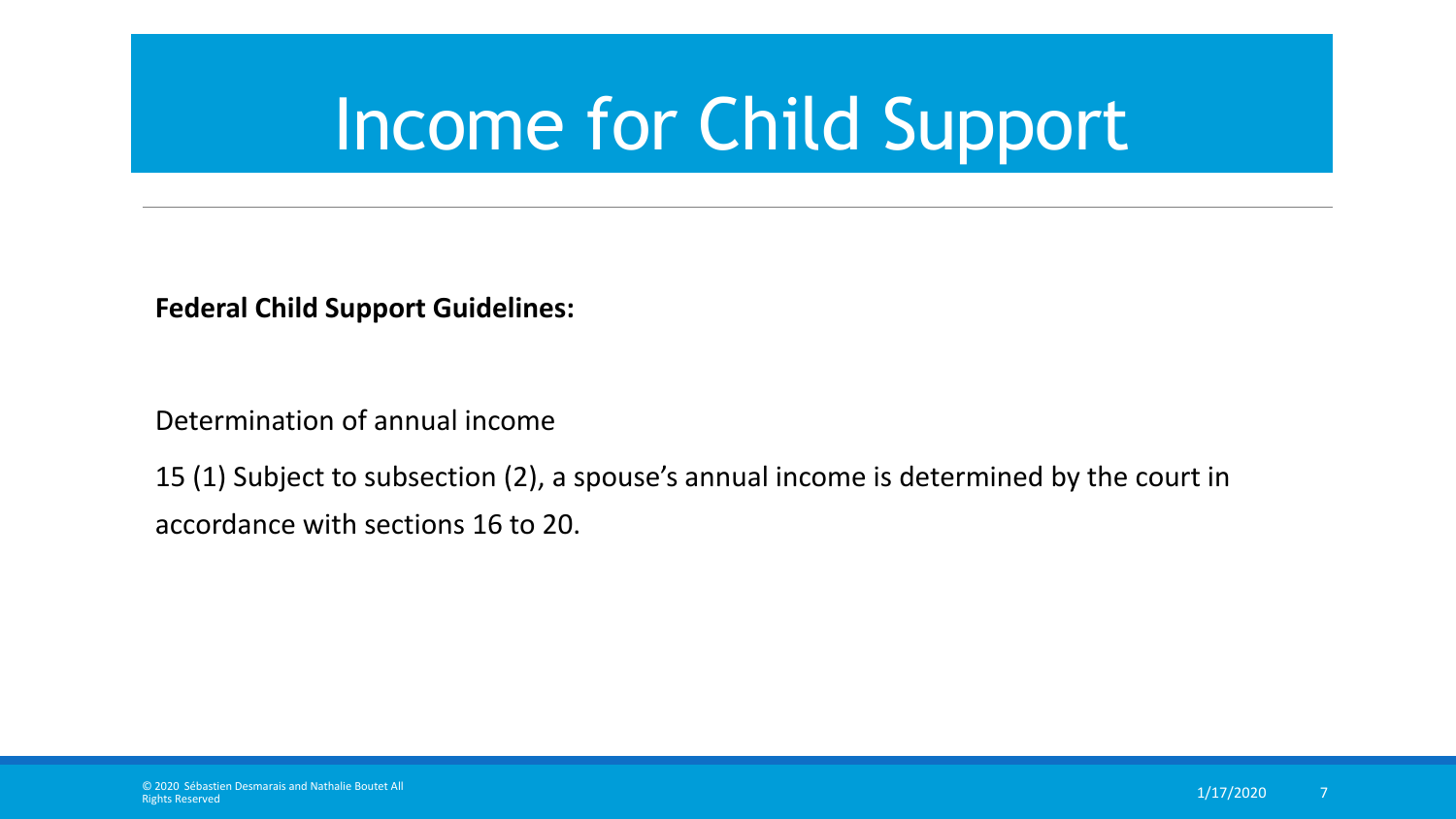# Income for Spousal Support

### •Import income definition from the Federal Child Support Guidelines – for the most part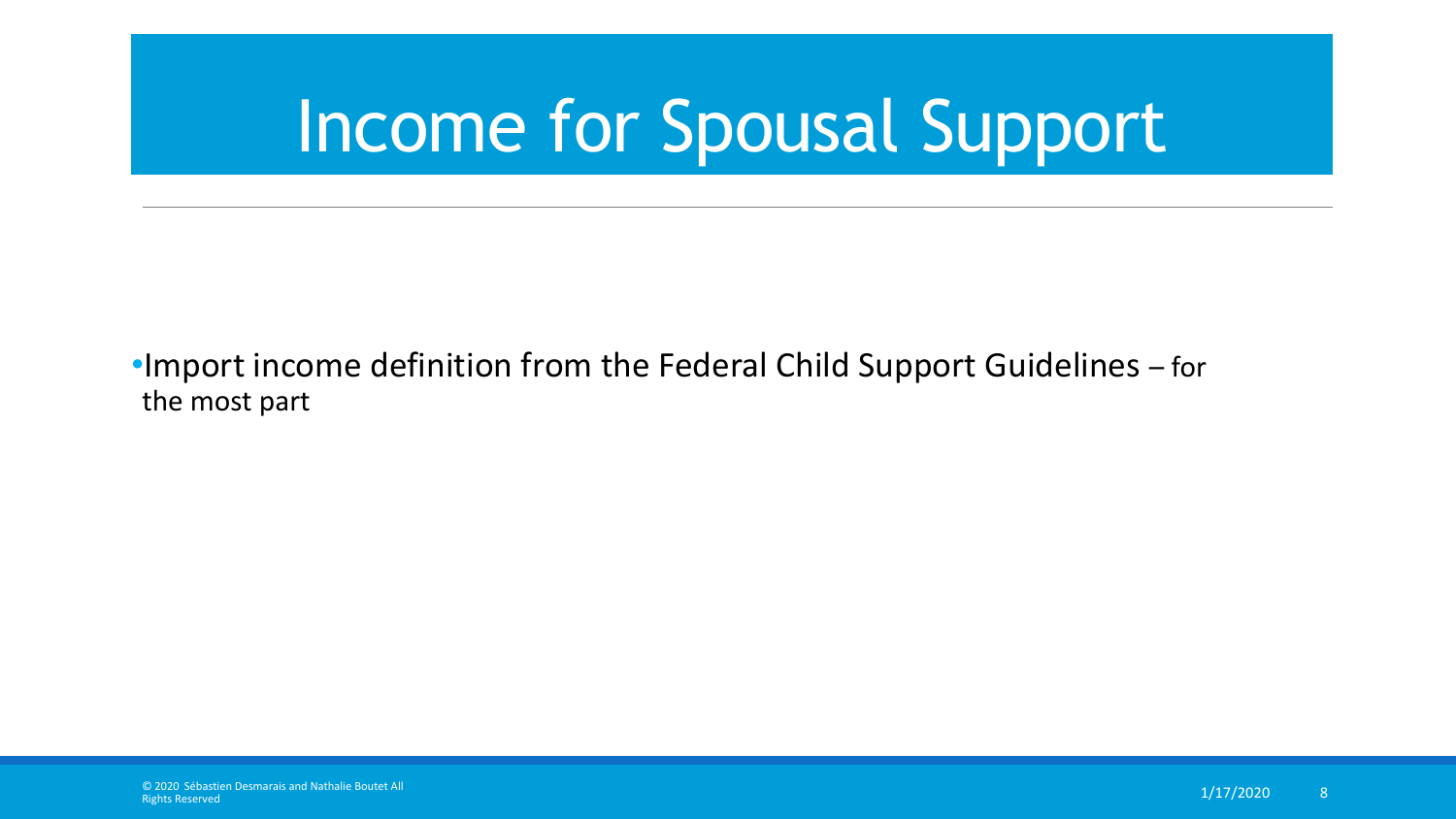### **TRUST & FAMILY LAW:**

### **A "Twisted" Relationship, Trust Me!**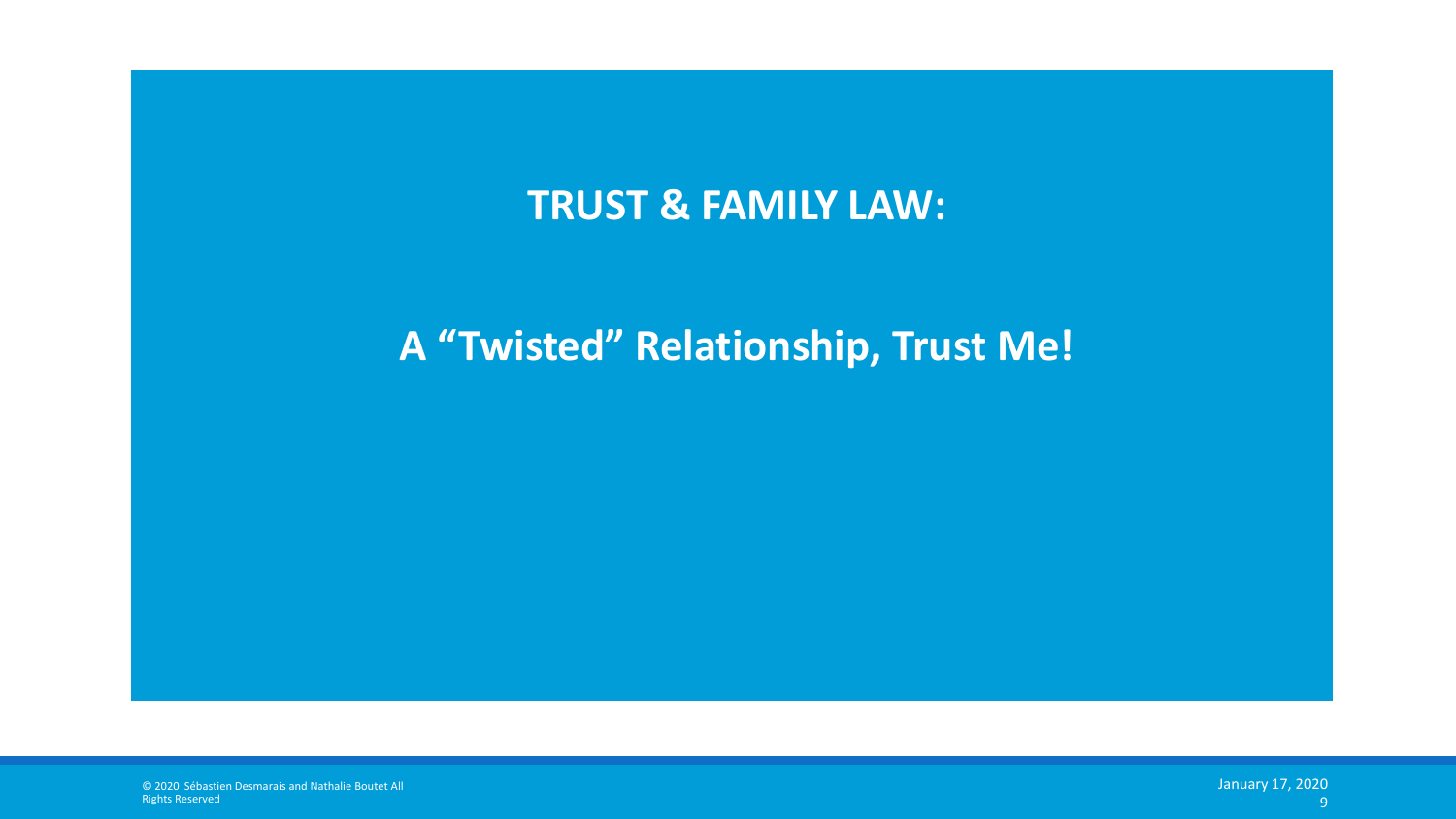#### **Inter Vivos Trusts**

•Need to review whether we are dealing with a **discretionary trust** or a **non-discretionary trust.**

- 1. Must review the named beneficiaries
	- Are they specifically named? Ex: John Doe
	- Is it a class of beneficiaries? Ex: the issues of John and Jane Doe
	- Are there contingent beneficiaries? Ex: my children who graduate high school
	- What if the "contingent beneficiaries" are unascertainable? Or the contingency is unachievable?
- 2. Who are the trustees and reviewing the discretion afforded to the trustees?
	- Absolute discretion vs. "fixed" interest (non-discretionary trust)?
	- A *discretionary trust* is a trust where the trustees have complete discretion as to when and how the income or property is distributed/transferred to the beneficiary(ies) and in what proportion.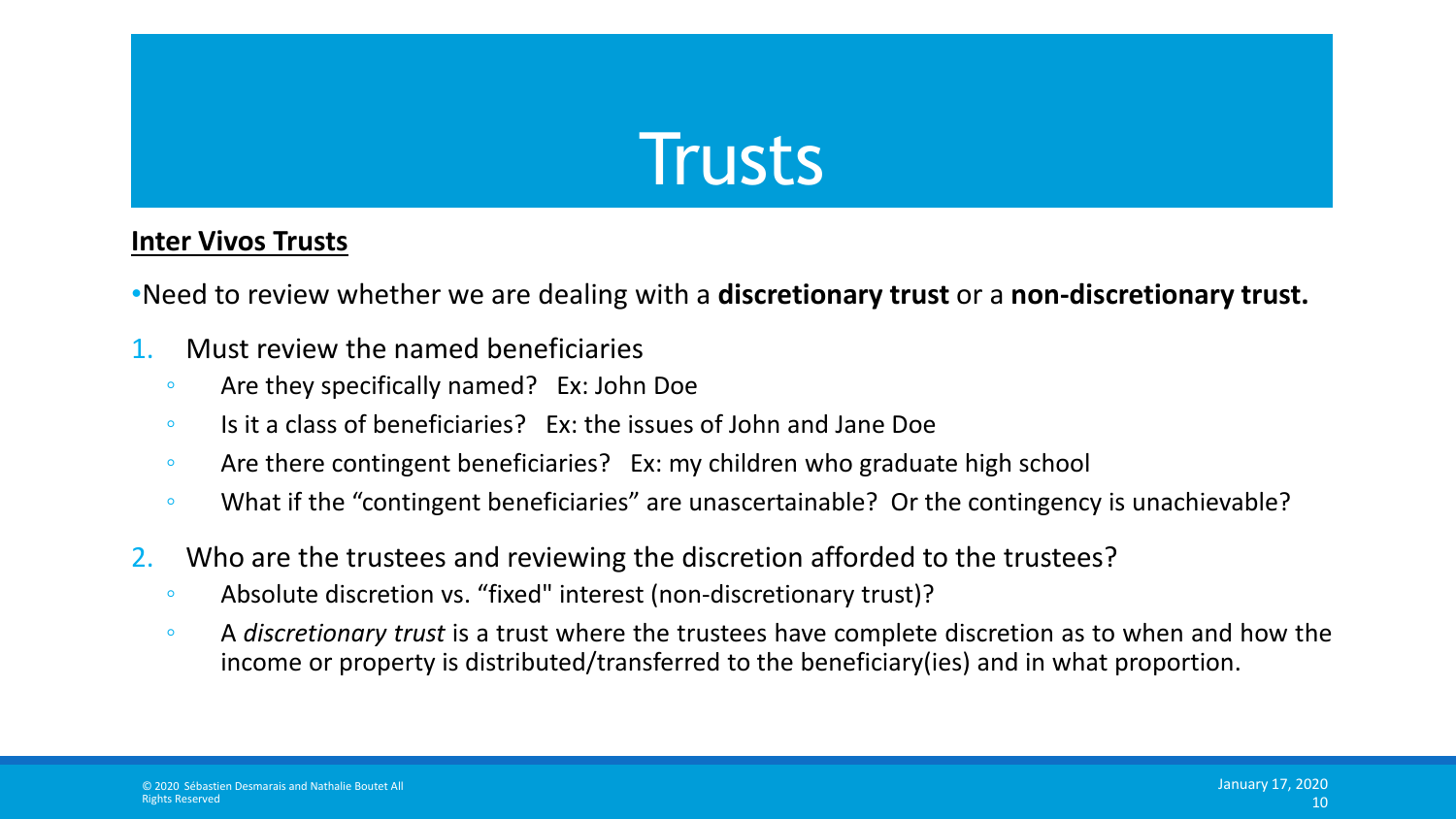

•Frequent language in the Deed of Trust of *Inter Vivos* Trust:

No benefit under this Deed of Settlement shall be assigned or anticipated or fall into any community of property which may exist between any Beneficiary and his Spouse.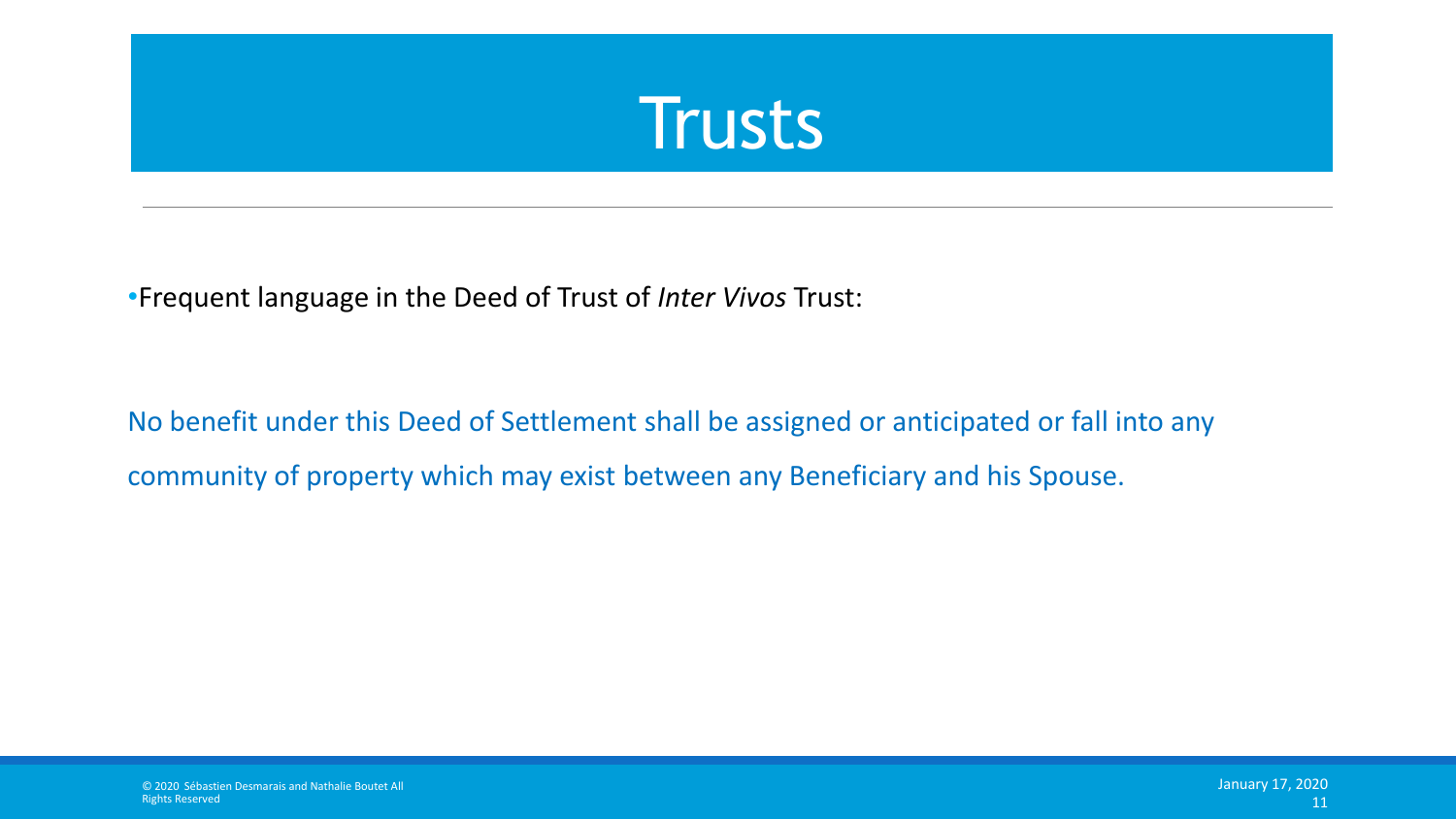•Standard Language in Wills:

I HEREBY DECLARE that **all property given** under this my Will **to any beneficiary who is married** at the time such beneficiary **becomes entitled to such property and all income** derived from such property **shall be excluded from the net family property**  of such beneficiary for all purposes of the **Family Law Act**, as amended from time to time, or pursuant to the comparable legislation of any other jurisdiction.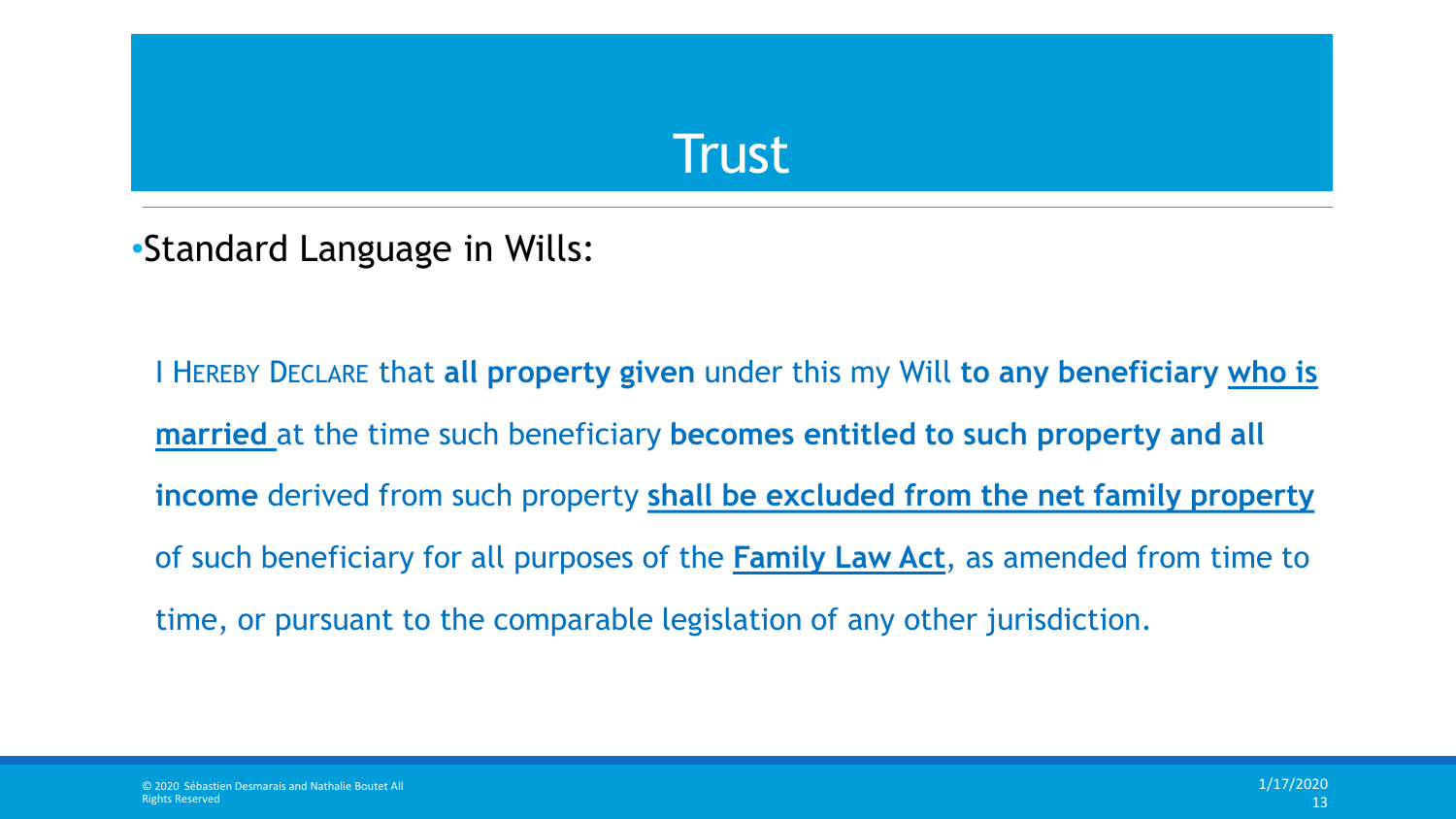

**Family Law Act, section 4(2):**

#### **Excluded property**

The value of the following property that a spouse owns on the valuation date does not form part of the spouse's net family property:

1. Property, other than a matrimonial home, that was acquired by gift or inheritance from a third person after the date of the marriage.

2. Income from property referred to in paragraph 1, if the donor or testator has expressly stated that it is to be excluded from the spouse's net family property.

…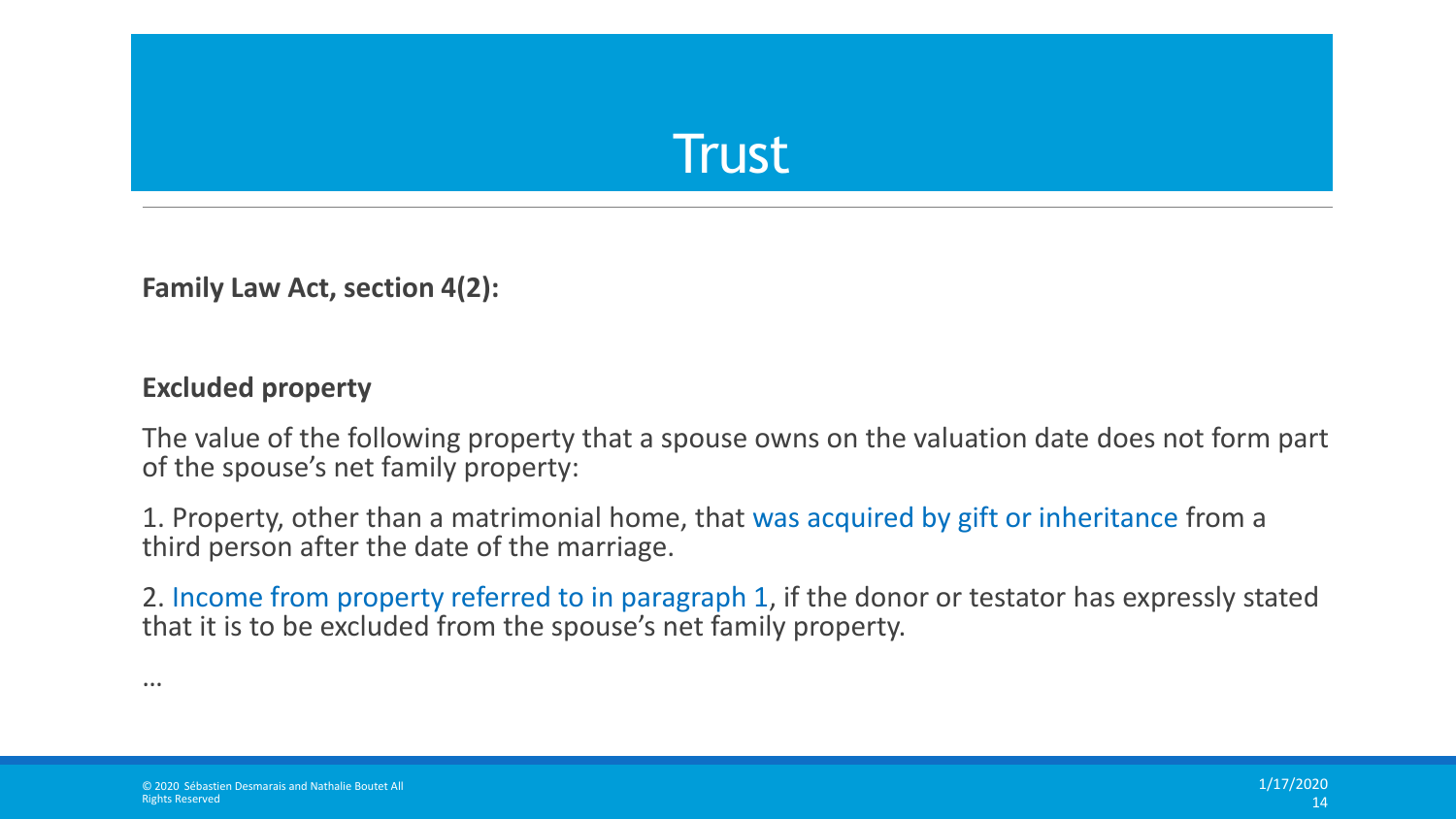### •Impacts on Income for Support when there are such restrictions:

• Income stream:

- Will likely be included in income for child and spousal support
- Income distribution invested into assets (a bank account, real estate):
	- Maybe imputation of "income" at a reasonable rate of interest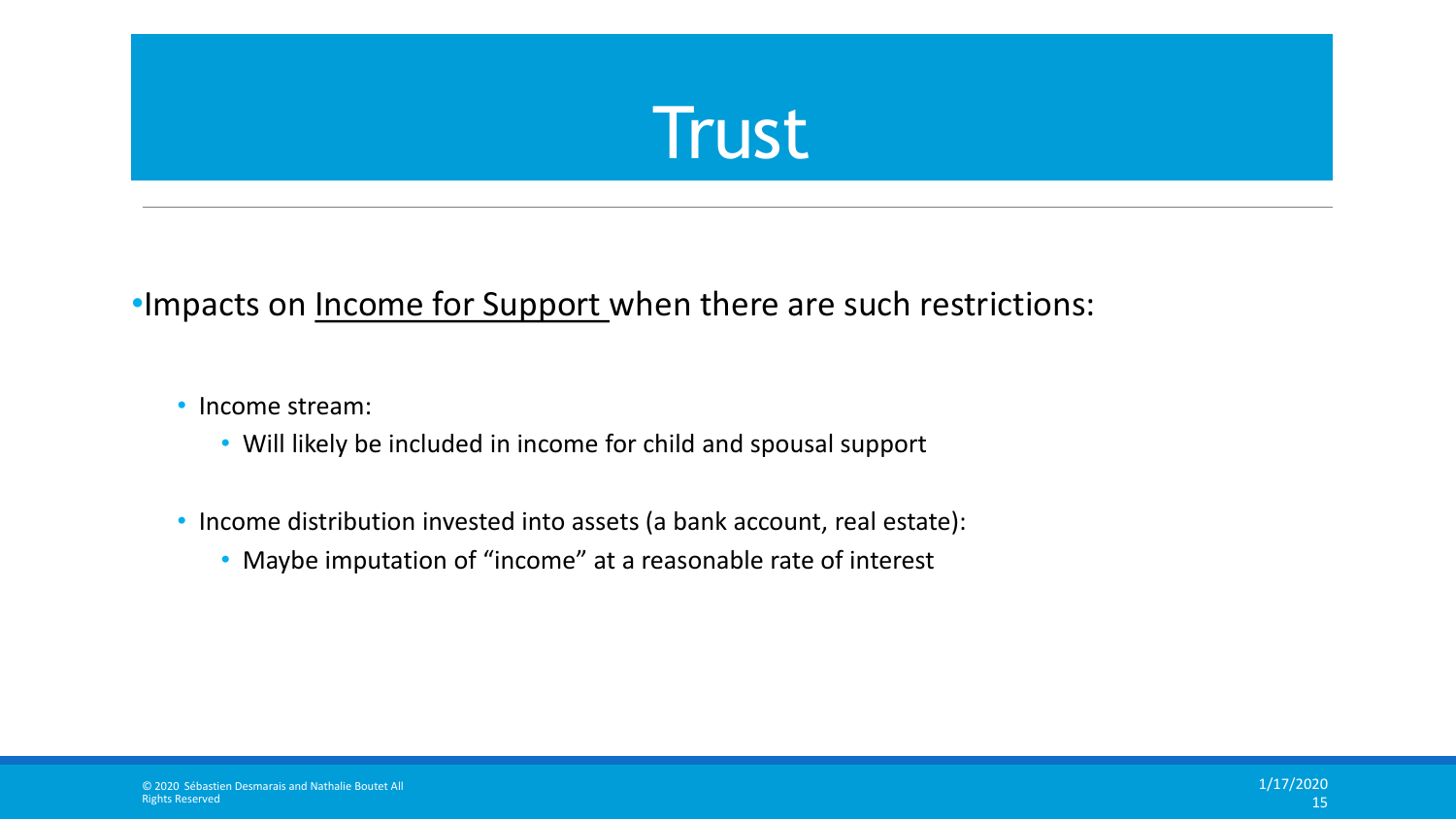### •Impacts on Property when there are such restrictions:

S. 4(1) of the *Family Law Act* :

"property" means any interest, present or future, vested or contingent, in real or personal property . . .

•A contingent interest in a trust is considered property within the meaning of the *Family Law Act*.

•An interest in a trust will be taken into account when determining each spouse's net family property.

• Impact if received before vs during marriage?

• Impact if the beneficiary keeps the funds received in a separate account vs co-mingles or into matrimonial home the funds with family assets?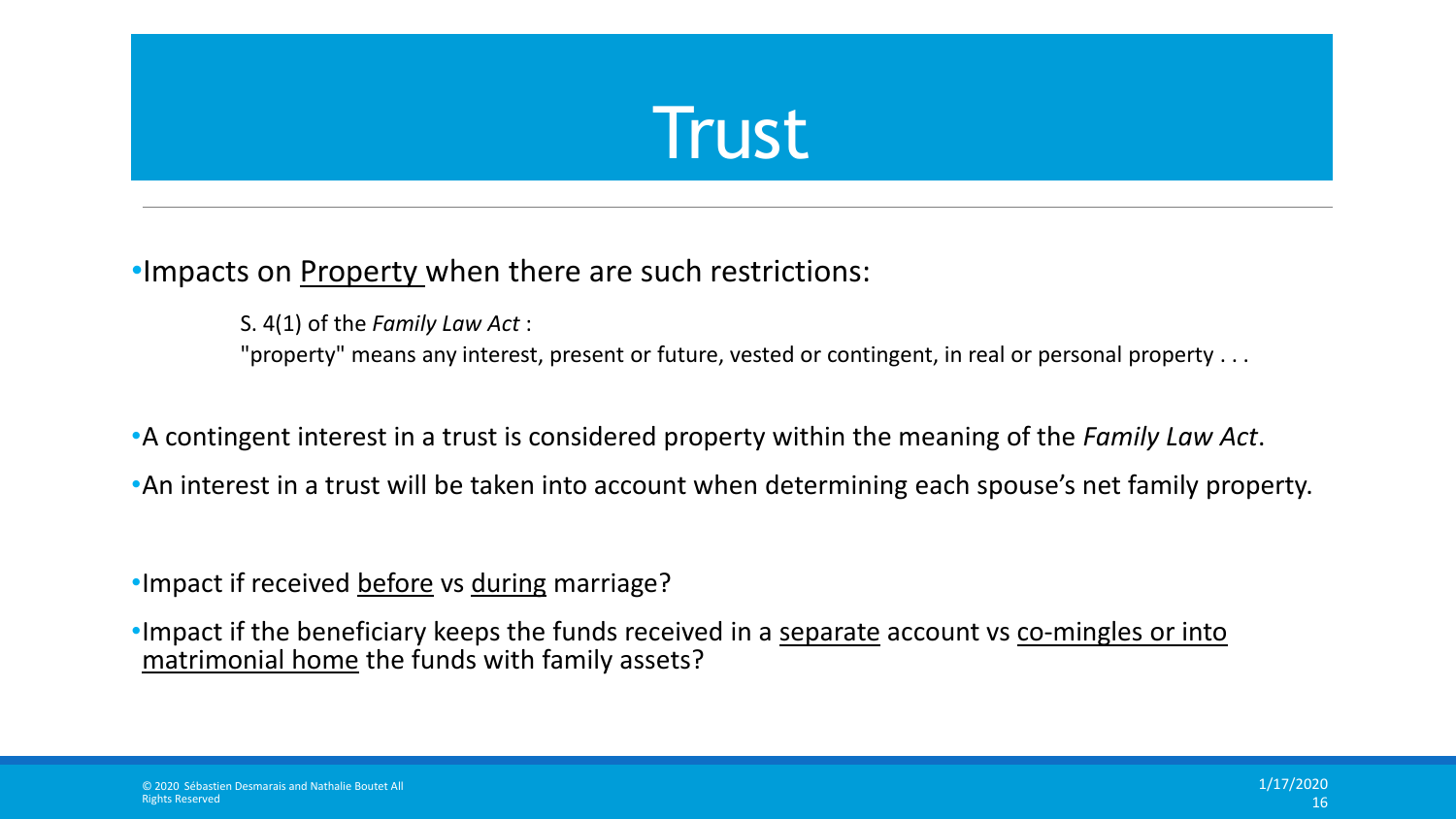•The difficulty is how to value a beneficiary's interest in a discretionary trust?

- •There is no definitive method to value a discretionary trust
- •Three methods have generally been recognized by court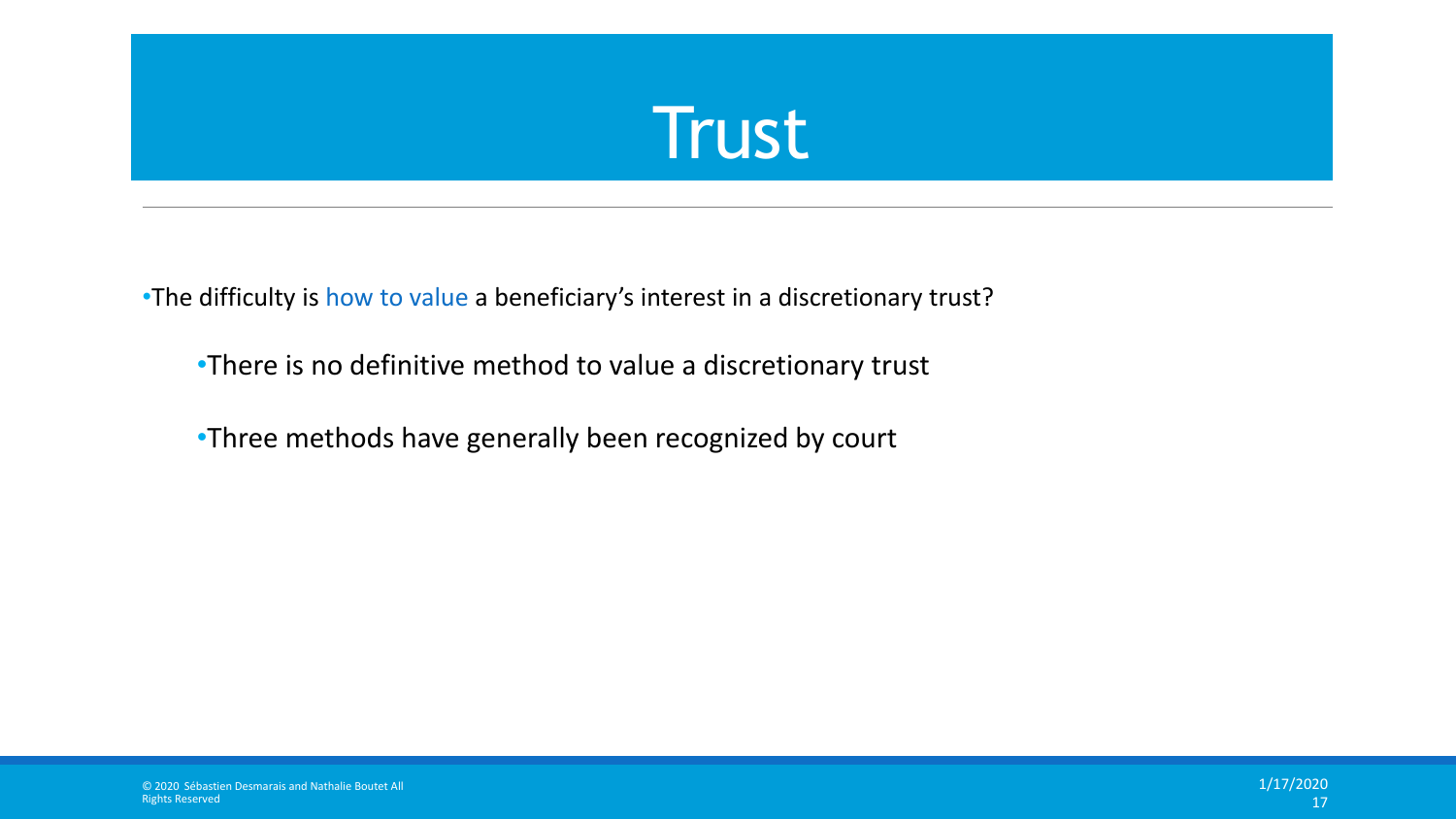

#### **The three (3) valuation methods are:**

- 1. Evaluating the likelihood of the beneficiary receiving benefits by examining the purpose of the trust or the history of past receipt
- 2. Using a "notional pro rata" approach that divides the interest by the number of beneficiaries at the date of valuation (ie. if there are two beneficiaries, each are assumed to have a 50 per cent interest, and if there are 10 beneficiaries, each are assumed to have a 10 per cent interest)
- 3. Applying the "if and when" approach that allows the spouse with no interest to receive a portion of the beneficiary's interest when it is distributed in the future

\* It is always at the discretion of the Court & the judge.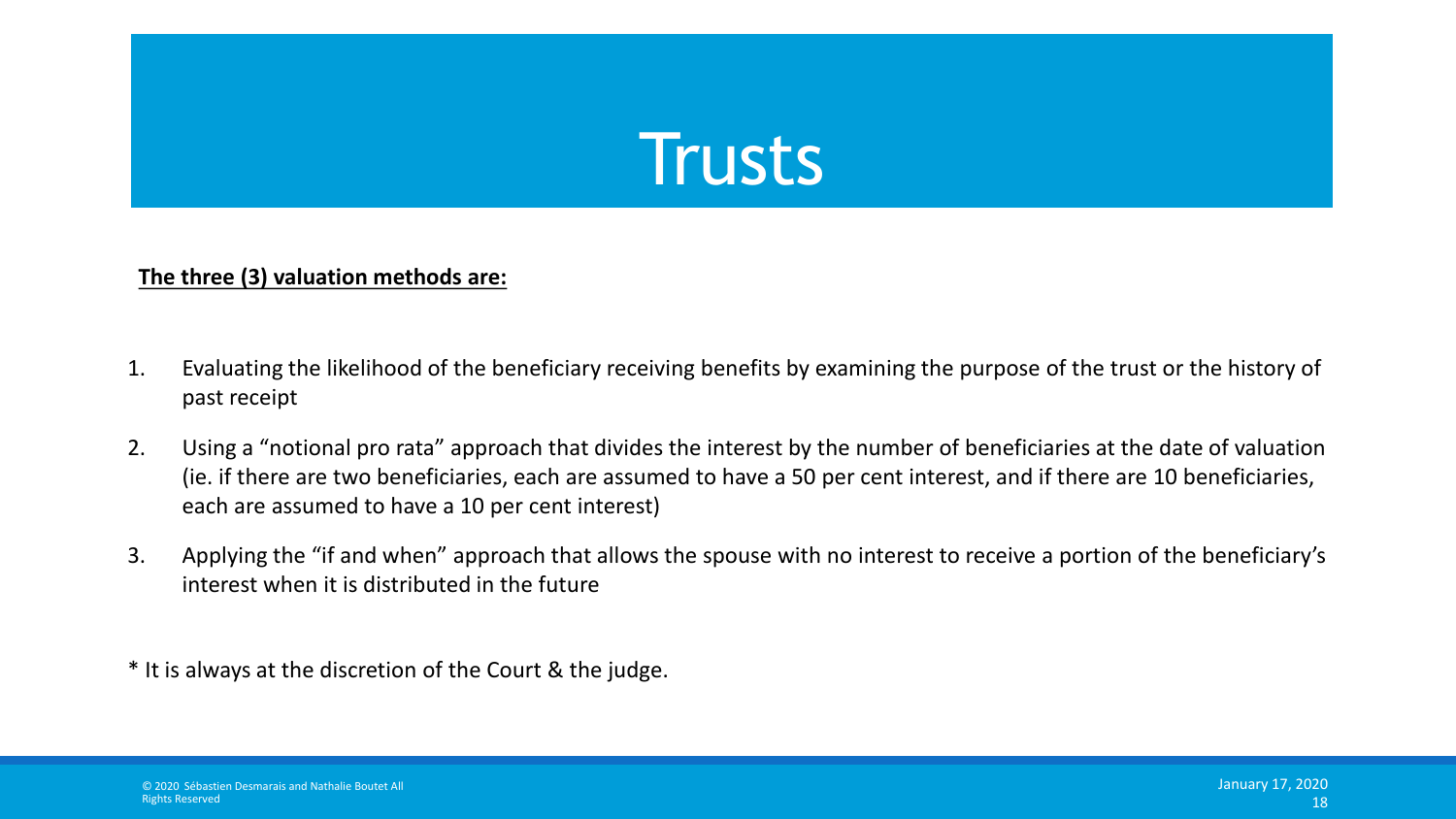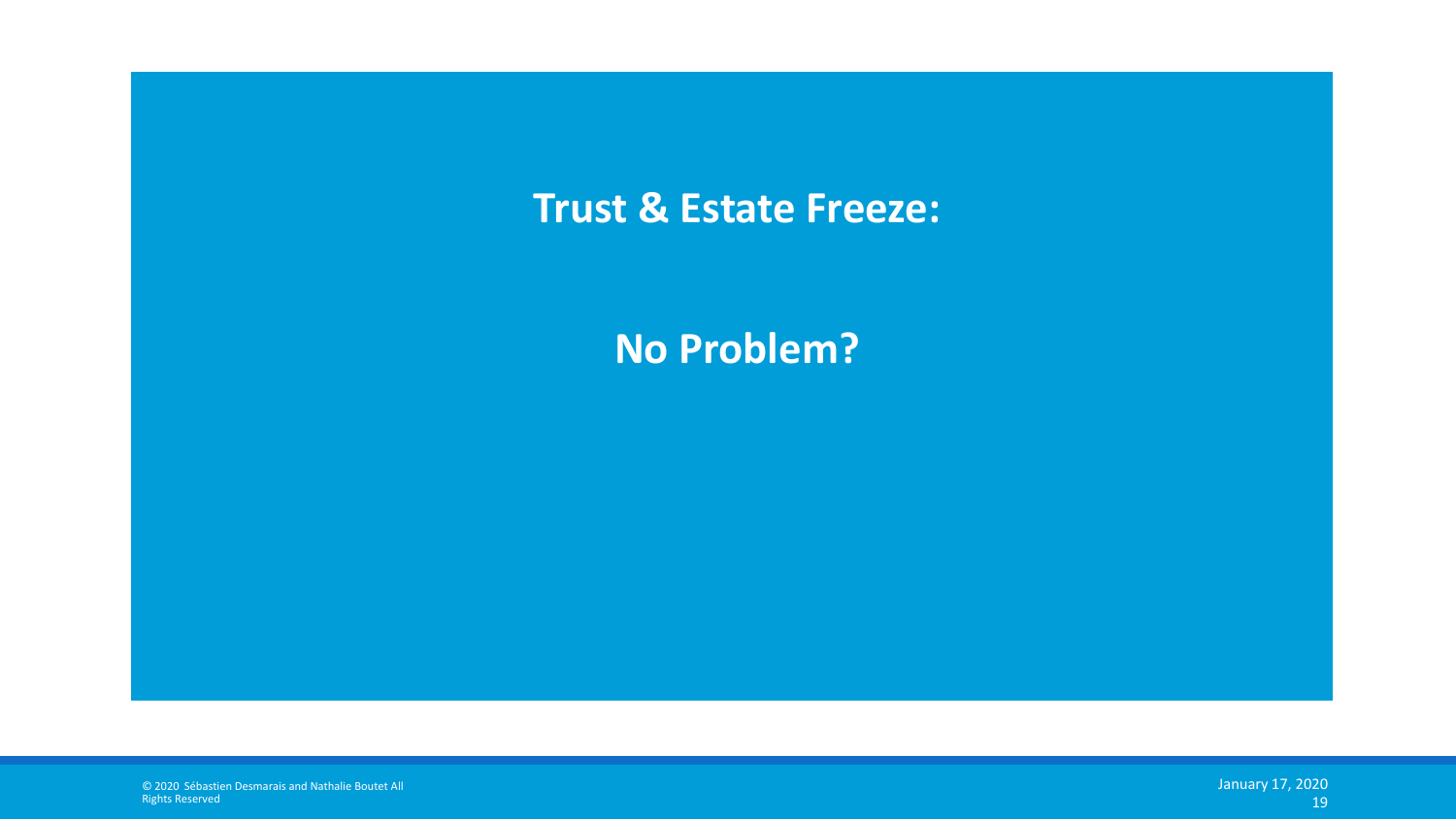# Estate Freeze

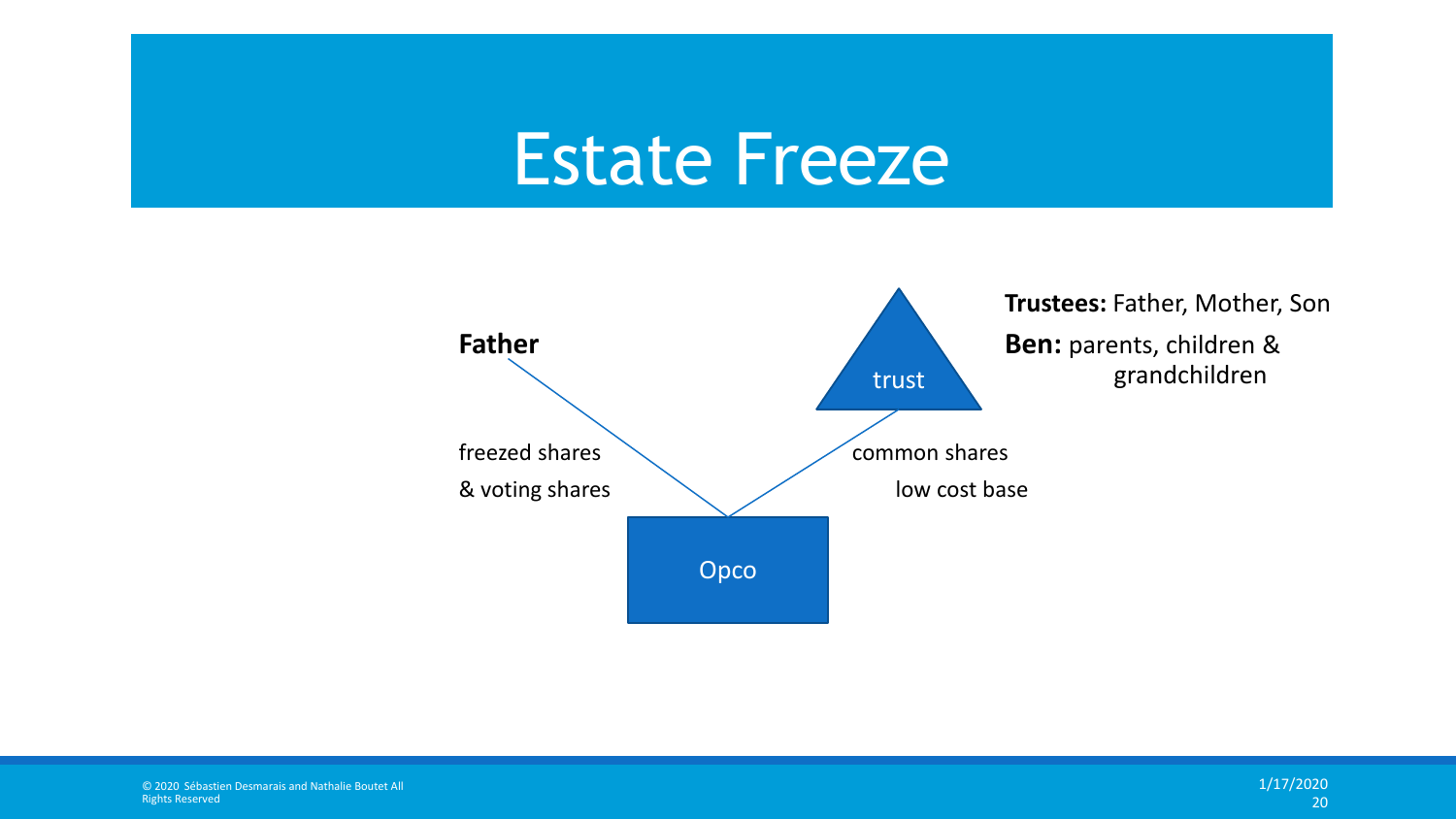# Estate Freeze

Implication of an estate freeze involving a trust:

- To whom can we attribute the value of the growth of the c/s held by the trust?
- •Is it a discretionary trust?
- •Who are the trustees?
- •Value of freeze shares shall take precedence in the valuation of the interest in the trust.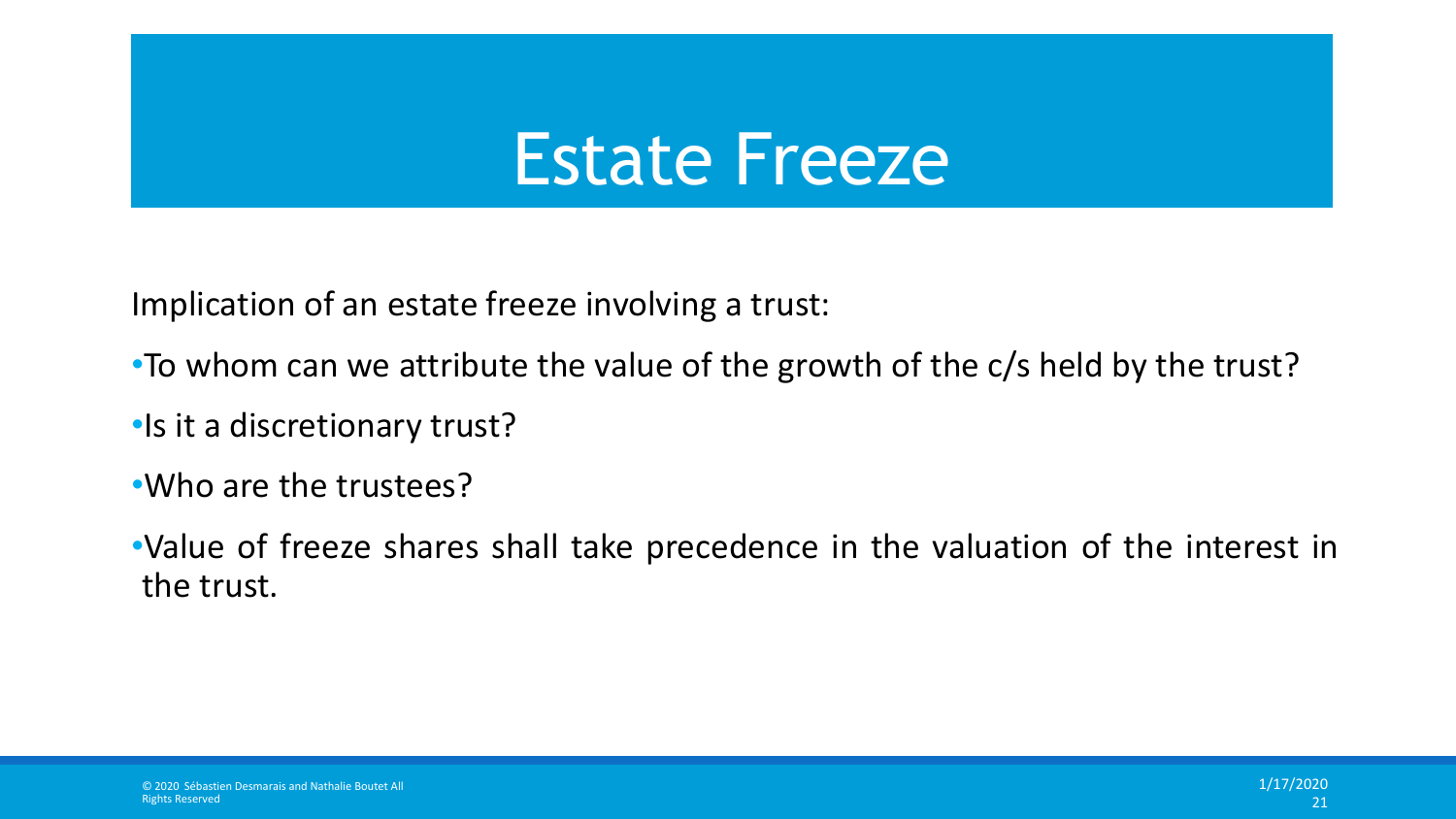# **Estate Freeze**

•Could the growth in the value of the shares with low cost base be considered a gift from parent and excluded from sharing in a divorce?

- Depends if the documentation and tax reporting match the argument
- Most likely this claim will fail
- •Should the spouse obtain ILA on a freeze?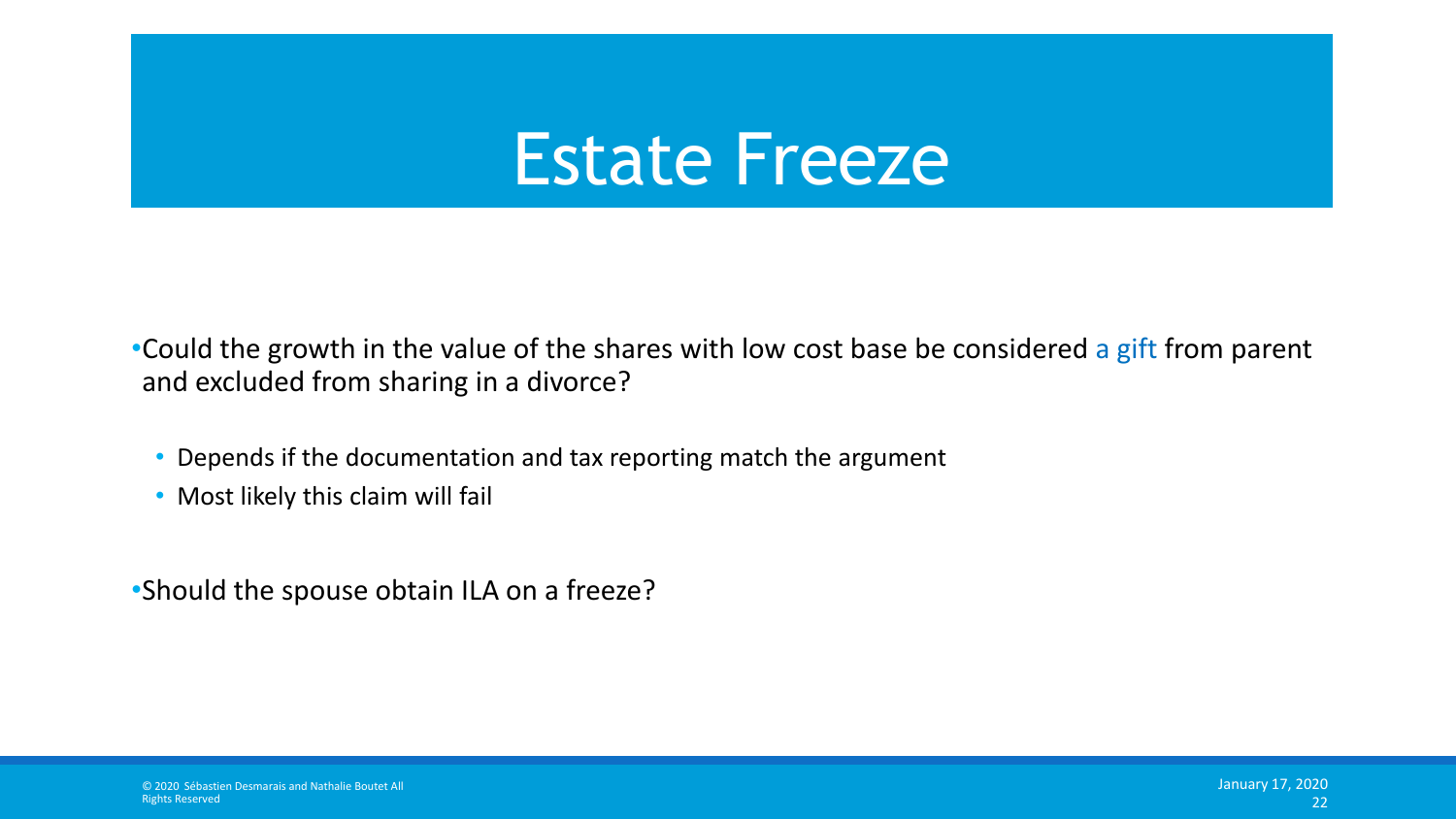### *Family Law Act* **Equalization of net family properties**

#### **Divorce, etc.**

**5** (1) When a divorce is granted or a marriage is declared a nullity, or when the spouses are separated and there is no reasonable prospect that they will resume cohabitation, the spouse whose net family property is the lesser of the two net family properties is entitled to one-half the difference between them. R.S.O. 1990, c. F.3, s. 5 (1).

#### **Death of spouse**

(2) When a spouse dies, if the net family property of the deceased spouse exceeds the net family property of the surviving spouse, the surviving spouse is entitled to one-half the difference between them. R.S.O. 1990, c. F.3, s. 5 (2).

#### **Improvident depletion of spouse's net family property**

(3) When spouses are cohabiting, if there is a serious danger that one spouse may improvidently deplete his or her net family property, the other spouse may on an application under section 7 have the difference between the net family properties divided as if the spouses were separated and there were no reasonable prospect that they would resume cohabitation. R.S.O. 1990, c. F.3, s. 5 (3).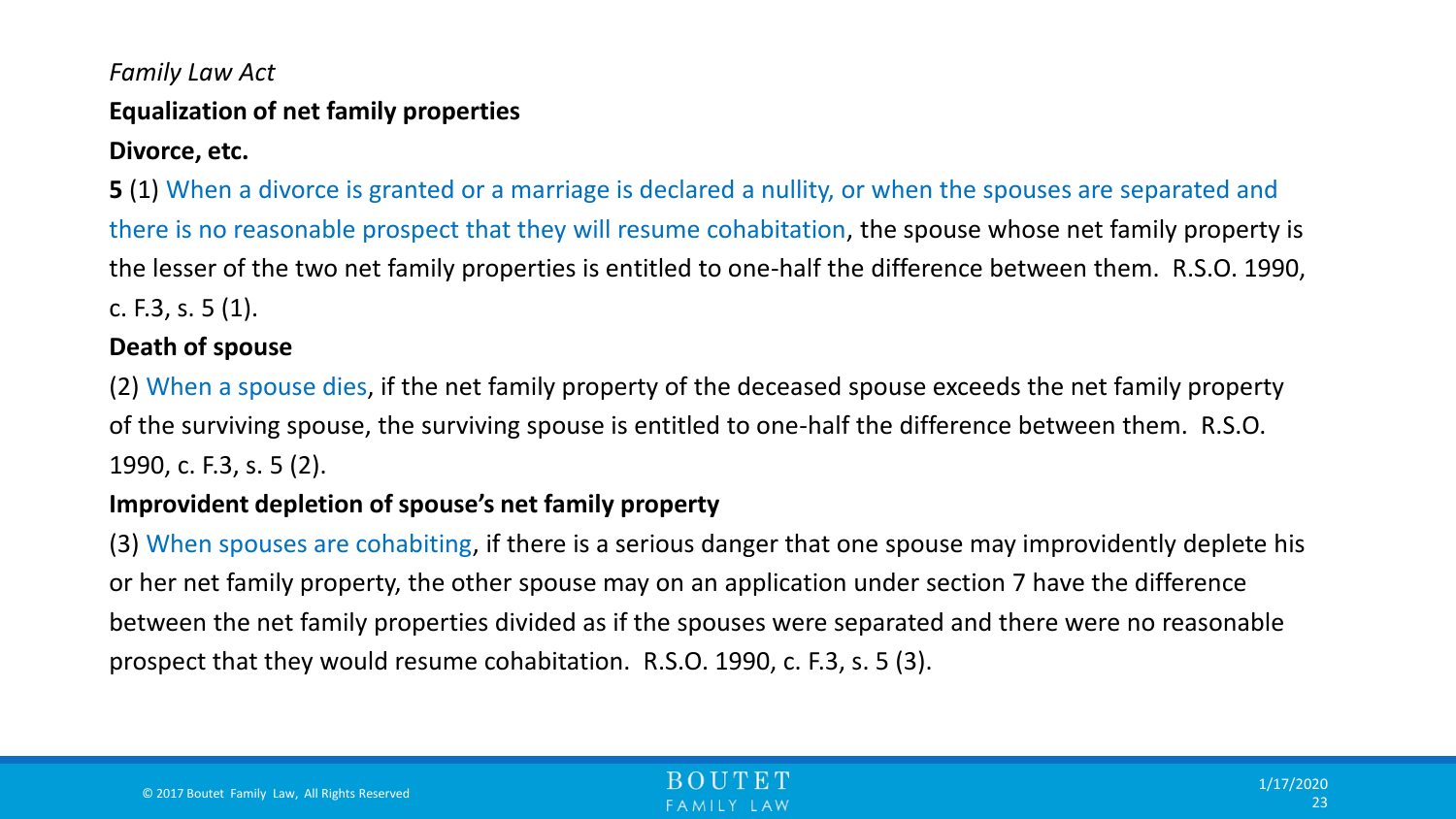### **Trust & Shareholders' Agreements:**

### **Adding Layers Of Protection?**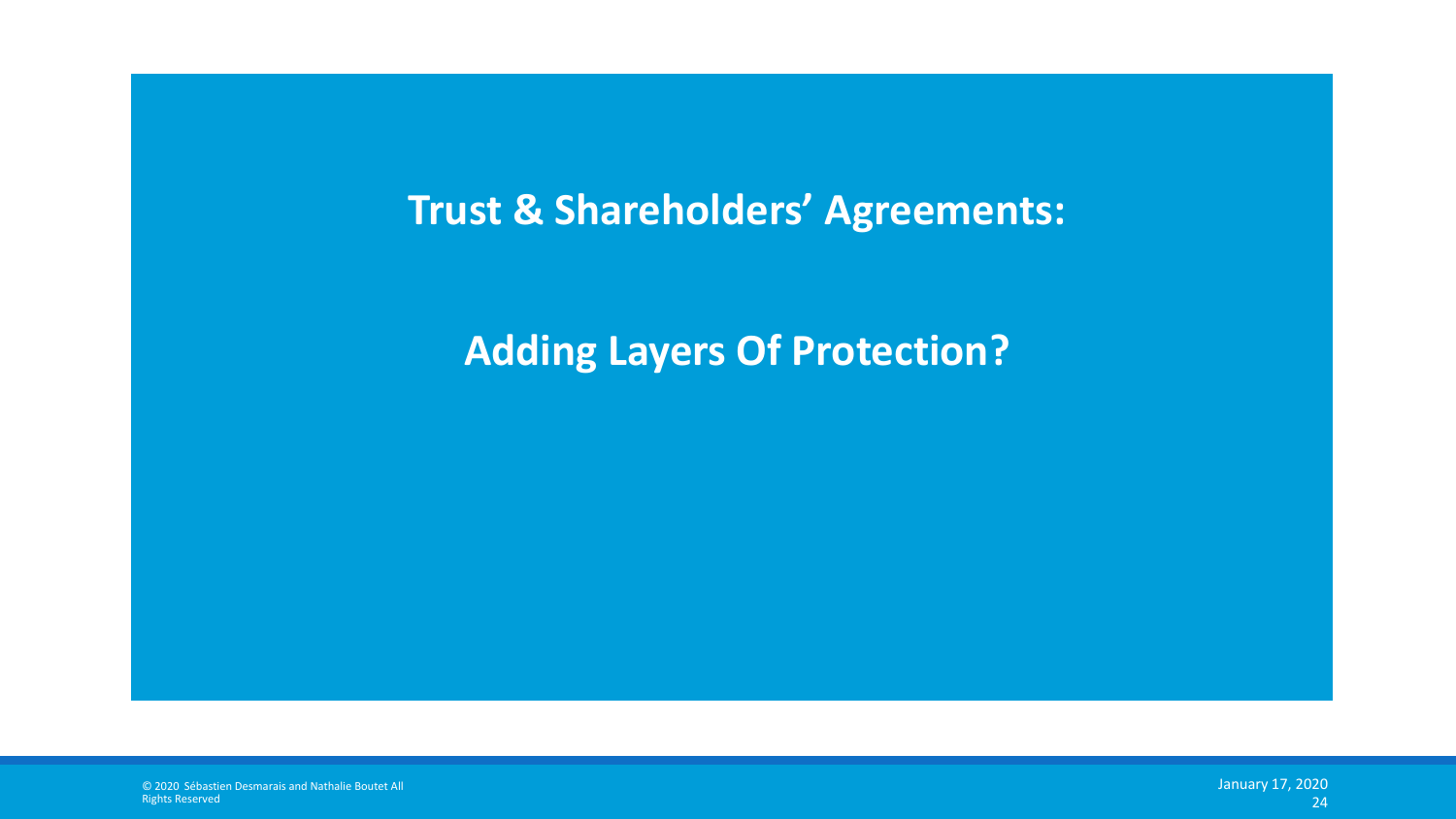# Shareholders Agreements

#### **Trust as a party of a Shareholders' Agreement**

•It is not uncommon to have a "discount" clause for family law matters in shareholders' agreement:

In the event a shareholder (…) becomes subject to any proceedings which may fall under the *Family Law Act* (Ontario), (…) which will in any way interfere with, encumber or effect the Corporation or a party's interest in any Shares of the corporation(...) the Selling Price shall be equal to fifty percent (50%) of the Share Price on the date of the Triggering Event.

•Should it be mandatory for the spouse to obtain ILA?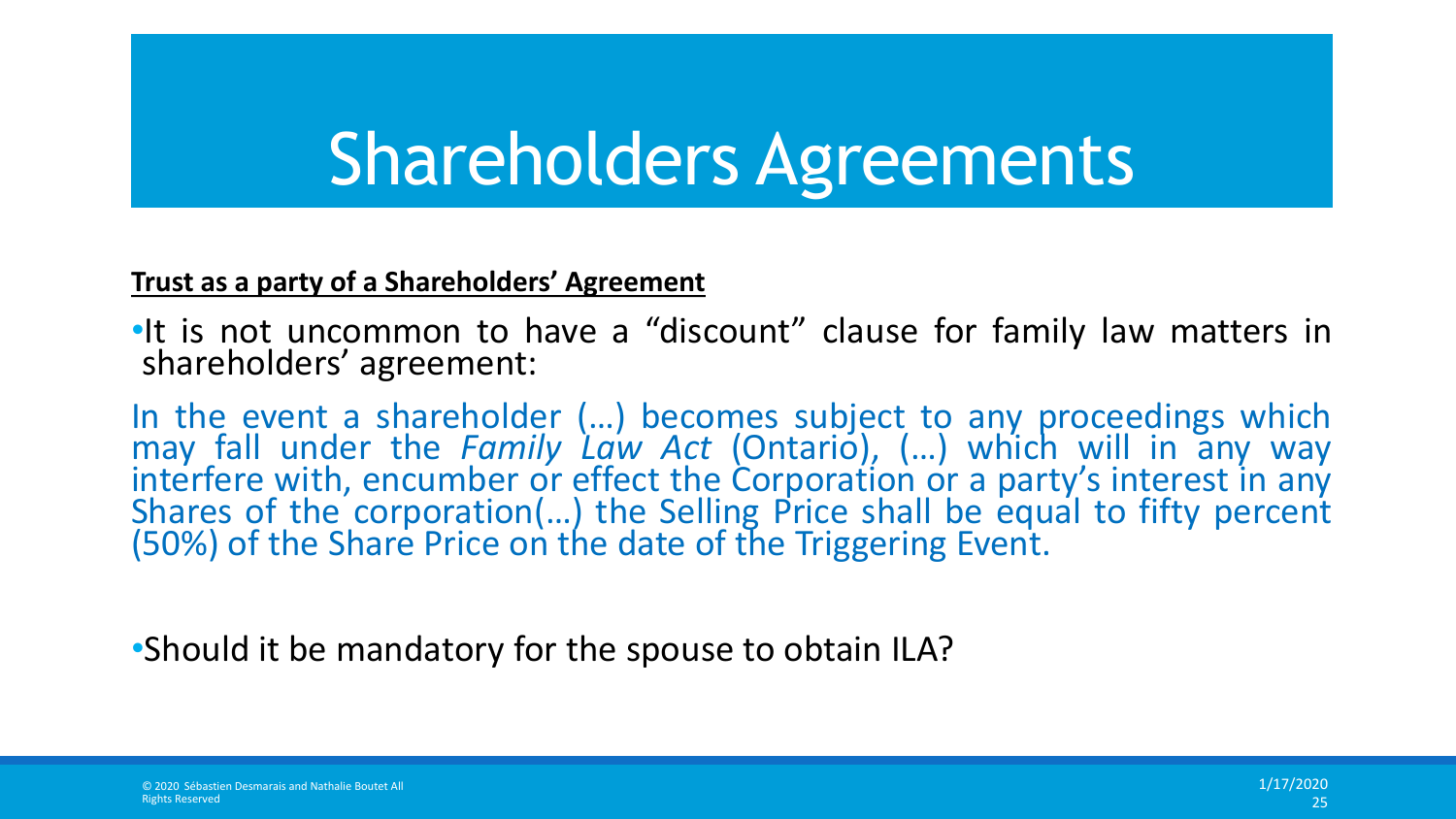# Shareholders Agreements

### **Trust as a party of a Shareholders' Agreement**

•What are the implications for Family Law:

- *Fraudulent Conveyance Act*?
- Unequal division based on unconscionability claim under s. 5(6) of the *Family Law Act*?
- Reisman v. Reisman
	- 2012 ONSC 3148 (CanLII), appeal dismissed 2014 ONCA 109